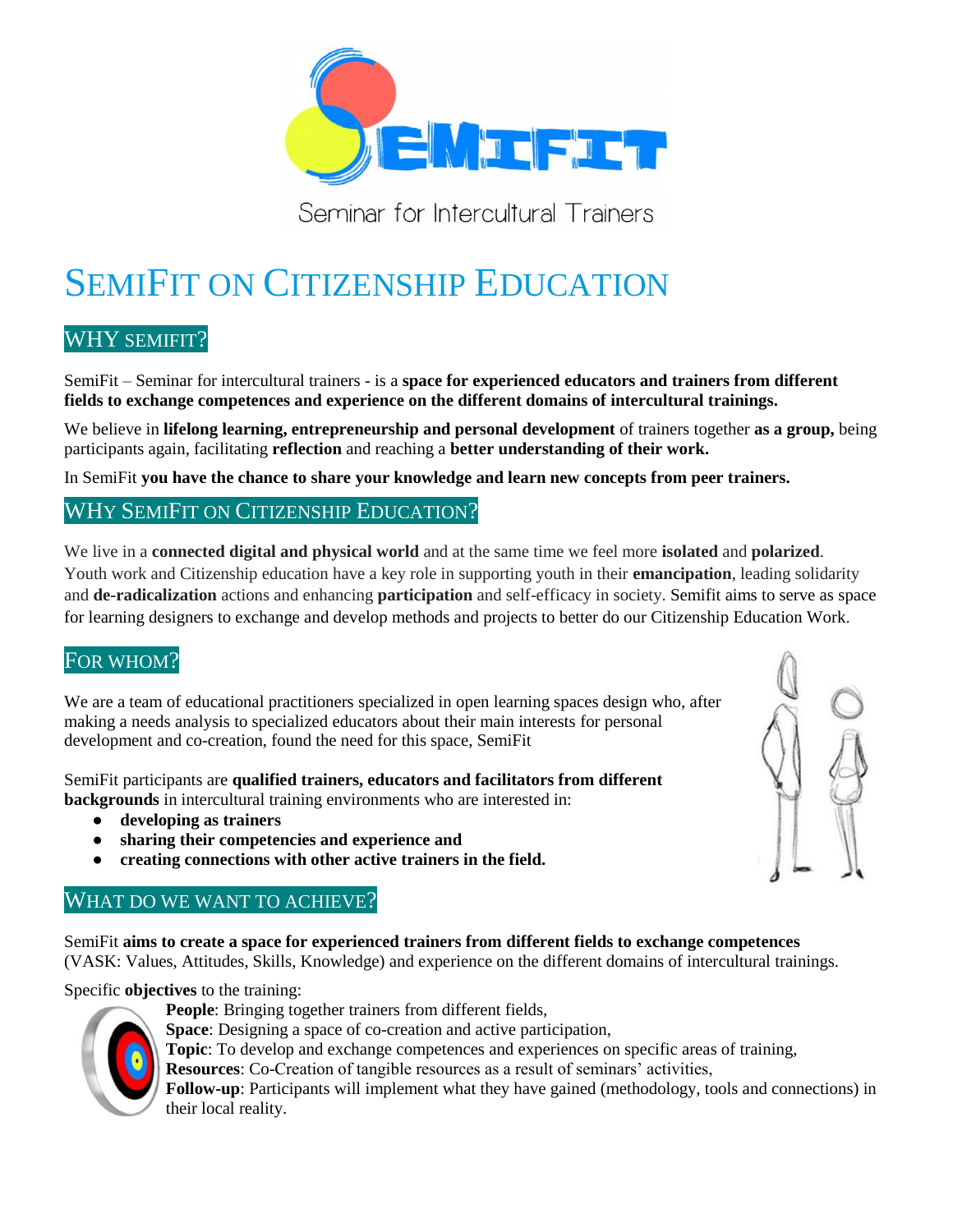# HOW SEMIFIT WORKS?

**SemiFit is a needed environment** for trainers to **come together**, take **different roles and approaches** and to be **critical upon the methods** that they use in their work.

Gathering **qualified people from different training fields** and with different interests facilitates **feedback, space for innovative approaches and new opportunities**, creating an **environment for learning and sharing**.



There are **three participant roles** in SemiFiT:

**Learning Designer:** Educator or trainer who:

- has interest in sharing knowledge or having questions answered on the topic of Semifit and/or
- has created or adapted some tool or method.

**Panelist:** Researcher acting as speaker specialized in one of the topics included in the SemiFit space. **Storyteller:** Creative and reflective able to narrate the seminar through:

- the process of the day and key learning moments.
- the story of SemiFit event.

**Trainers' Market:** Space for all participants to present and exchange tools and methods that they have created or adapted and practice in their trainers' life.

**Semifit is based on personal initiative**, so the seminar will work as an **open space with parallel session** organized by the participants.



#### **First part of SemiFit is structured and prepared by participants in advance** through panel discussions, workshops and a tool fair.

**Second part of SemiFit is open** for participants to bring their own ideas and questions raised from the first part and build for the future.